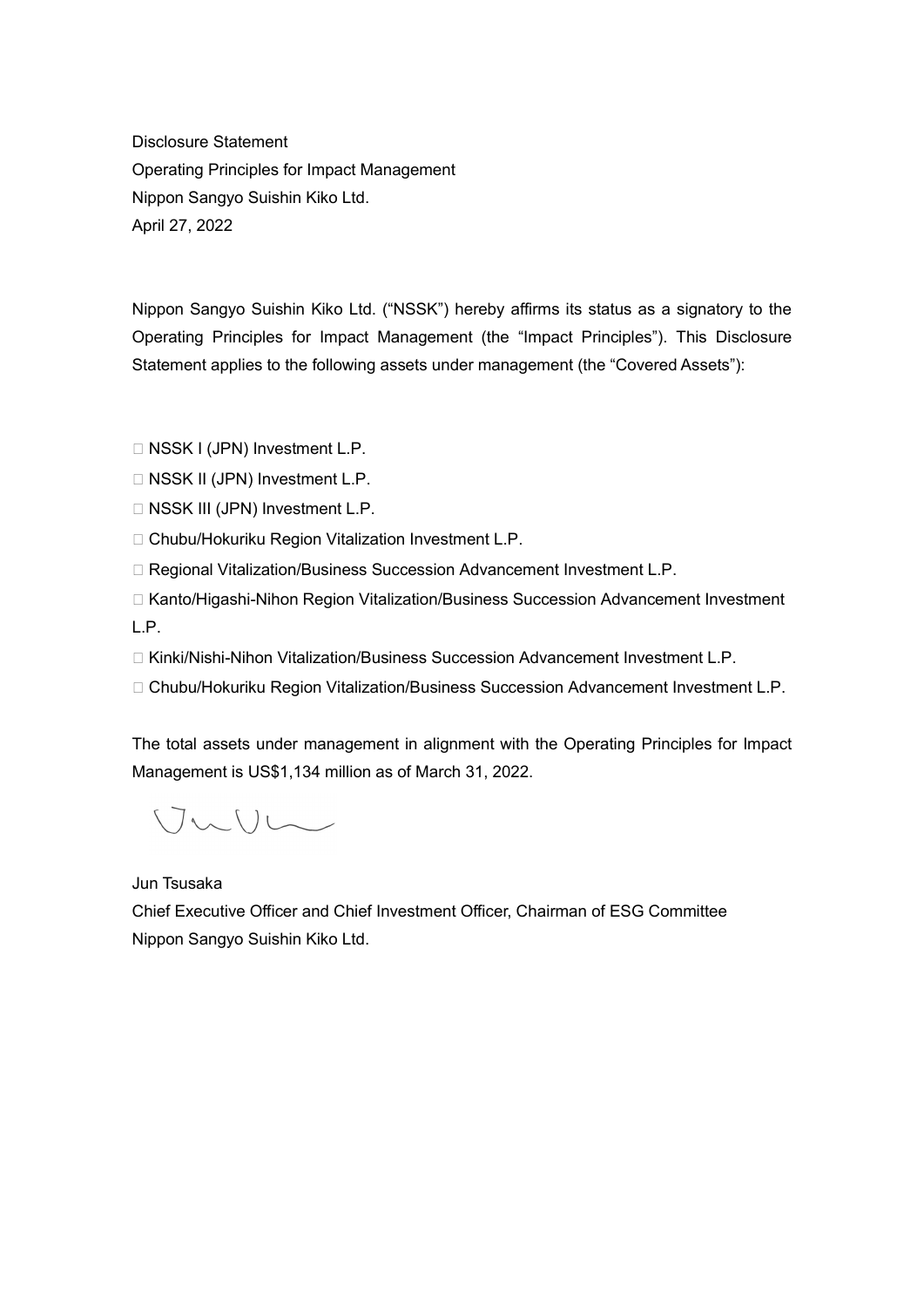**Principle 1: Define strategic impact objective(s), consistent with the investment strategy.**

The Manager shall define strategic impact objectives for the portfolio or fund to achieve positive and measurable social or environmental effects, which are aligned with the Sustainable Development Goals (SDGs), or other widely accepted goals. The impact intent does not need to be shared by the investee. The Manager shall seek to ensure that the impact objectives and investment strategy are consistent; that there is a credible basis for achieving the impact objectives through the investment strategy; and that the scale and/or intensity of the intended portfolio impact is proportionate to the size of the investment portfolio.

ESG is part of NSSK's mission statement, which states that NSSK seeks to generate superior outcomes and contribute to the environment, society and governance of Japan and beyond.

NSSK believes that implementing an Environmental, Social and Governance ("ESG") policy is socially responsible and can also improve the returns in our investment portfolio. Since the establishment of NSSK, we have embedded the following principles in our investment process:

1. Consider ESG issues associated with target companies when evaluating whether to invest in a particular company or entity, as well as during the period of ownership.

2. Seek to engage with relevant stakeholders either directly or through representatives of portfolio companies, as appropriate.

3. Seek to grow and improve the companies in which we invest for long-term sustainability; work with portfolio companies through representation on their boards or other governance structures with the goal of improving performance and minimizing adverse impacts in ESG areas.

4. Seek to provide appropriate levels of oversight in the areas of audit, risk management and potential conflicts of interest, and to implement policies that align the interests of owners and management.

5. Comply with applicable labor laws in all respects, including those pertaining to wages, workplace safety, equal employment opportunities and rights of employees to join unions and engage in collective bargaining in the countries where we invest.

6. Maintain strict policies that prohibit bribery and other improper payments in order to gain commercial advantage.

7. Respect the human rights of those affected by our investment activities and seek to confirm that our investments do not flow to companies that utilize child or forced labor or maintain discriminatory policies.

8. Provide timely information to our limited partners on our commitment to ESG matters.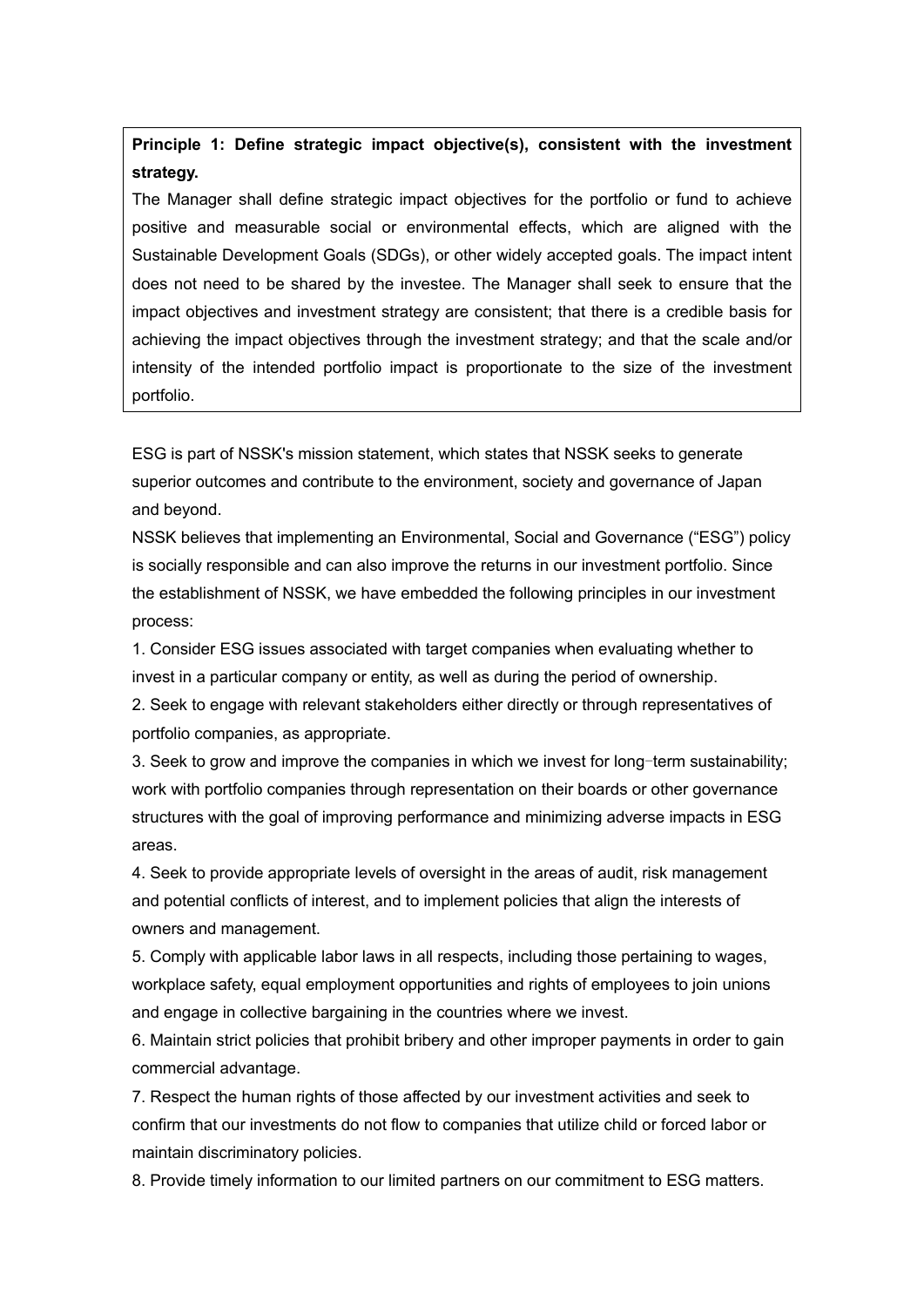9. Seek ESG disclosure from our portfolio companies, and encourage our portfolio companies, service providers and industry peers to advance ESG principles.

As part of its investment strategy, NSSK also launched its Regional Impact Fund Platform ("Platform"). The Platform has been active since 2016 in order to ensure that NSSK's investment and value up platform is promoted in a way that contributes to domestic regional communities. With a focus on business succession and attractive small and medium-sized companies with high growth potential in the local area, the Regional Impact Funds aim to contribute to the development of the local economy and society by providing growth capital for operational improvement, reinforcement and development of human capital, and support of business and sales development both in Japan and overseas. This will result in the creation of employment opportunities as well as the improvement of corporate and shareholder value in partnership with local financial institutions. In addition to the Chubu/Hokuriku Vitalization Investment L.P., the NSSK Group has expanded its Regional Impact Fund initiatives to include the Kanto/East Japan, Kinki/West Japan and nationwide areas. As a result, the NSSK Group operates 5 Impact Funds focusing on regional vitalization in Japan.

In operating the NSSK Funds, we select ESG improvement targets for each investment from NSSK's 66 target list which we complied with reference to global standards, such as SASB. The target list is comprised of three sections (Environment, Social and Governance), and also include targets that align with the Sustainable Development Goals (SDGs). As a private equity investor focusing on Japanese small-to-medium sized companies and regional vitalization, we are especially focusing on the following themes of the SDGs:

- Good Health and Well-Being
- Quality Education
- **Gender Equality**
- Decent Work and Economic Growth
- Industry, Innovation and Infrastructure
- Sustainable Cities and Communities
- Peace, Justice and Strong Institutions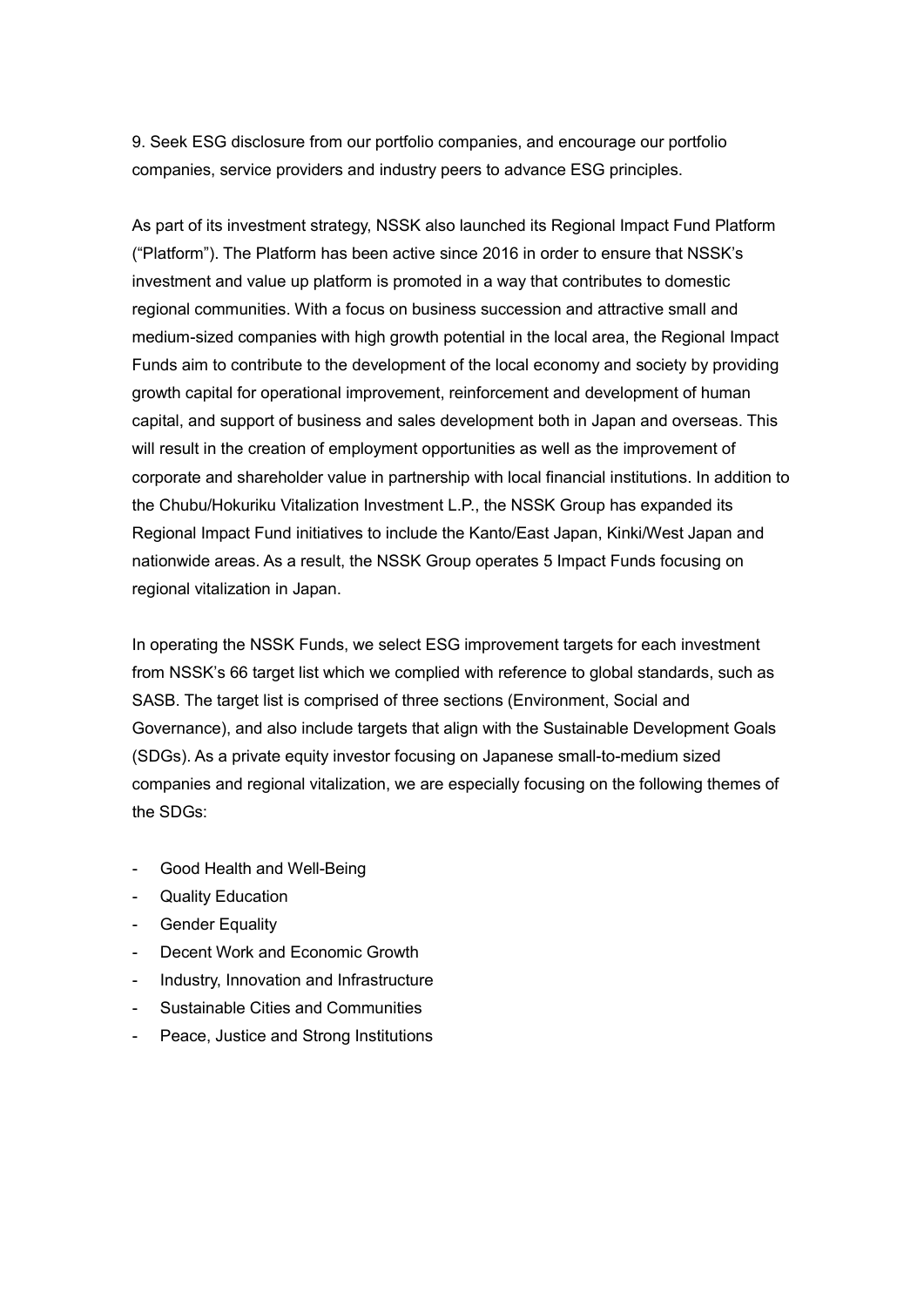## **Principle 2: The Manager shall have a process to manage impact achievement on a portfolio basis.**

The objective of the process is to establish and monitor impact performance for the whole portfolio, while recognizing that impact may vary across individual investments in the portfolio. As part of the process, the Manager shall consider aligning staff incentive systems with the achievement of impact, as well as with financial performance.

NSSK identifies ESG risks and opportunities through ESG due diligence conducted by external ESG experts in the pre-investment stage. The due diligence process includes: 1) negative screening, 2) identification of ESG risks and opportunities, 3) comparison with ESG initiatives taken by the comparable companies, and 4) setting KPIs post investment in reference to NSSK's 66 target list.

NSSK sets KPIs for portfolio companies based on the outcome of ESG due diligence, and provides continuous monitoring. Portfolio companies are required to report KPI's on a quarterly basis and NSSK provides appropriate guidance based on these reports. Such information is also disclosed to investors through our quarterly reports and ESG Annual Report. NSSK further implements an ESG audit which is conducted by our ESG and Compliance Officer. Through these audits, the ESG and Compliance Officer evaluates ESG initiatives and the monitoring process of the NSSK team, and reports on any issues directly to the Chairman of the ESG Committee.

The ESG Committee is chaired by the CEO, and consists of members from each business division (Investment Team, Operations Team, IR Team, Business Support Team). The CEO, as the Chairman of the Committee, supervises all the activities of the Committee. The ESG Committee designs ESG targets and monitoring systems for the NSSK Group in consultation with external ESG experts and ESG related daily operations are carried out by Committee Members. ESG Committee Members from each division give opinions to the Committee from the view point of their respective divisions and support the initiation of ESG operations.

NSSK also aligns its staff incentives with impact achievement by incorporating contribution to ESG initiatives into its 360-degree evaluation system as one of the key items.

**Principle 3: Establish the Manager's contribution to the achievement of impact.** The Manager shall seek to establish and document a credible narrative on its contribution to the achievement of impact for each investment. Contributions can be made through one or more financial and/or non-financial channels. The narrative should be stated in clear terms and supported, as much as possible, by evidence.

Many of the regional markets outside of Japan's first and second cities, Tokyo and Osaka,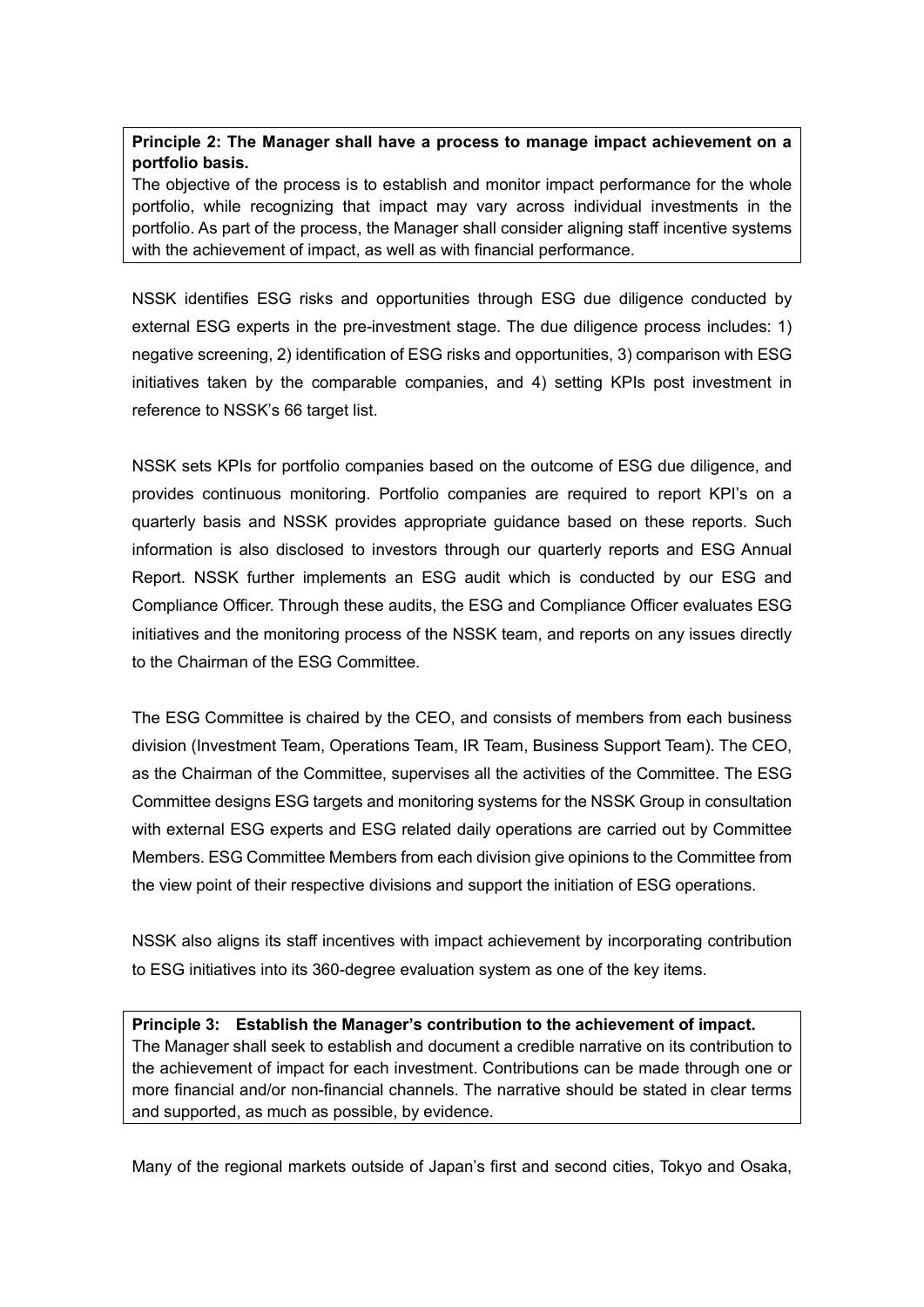have experienced slow economic growth, as well as a brain drain. NSSK strives to actively support local communities by implementing various measures for regional vitalization. NSSK issued our first ESG Annual Report in June 2021, providing specific examples of the contributions to local communities by each investment. Selected cases from the report are as follows:

# Enhancing Regional Infrastructure to Meet the High Demand for Elderly Nursing and **Healthcare**

Case Study: Welfare Suzuran operates seven residential style nursing homes, three group homes for persons with disabilities, and one group home for persons with cognitive disorders in and around Nagoya, offering a high quality service at an affordable price. The company is working to strengthen its business foundation. Through the introduction of business management techniques and support to boost revenue and enhance internal control systems, it seeks to fulfill its role as regional infrastructure to meet the high demand for nursing and healthcare for elderly people.

#### Contributing to the Regional Economy through Management Support

Case Study: Ise Sea Paradise operates an integrated leisure facility that includes souvenir stores, restaurants and an aquarium, at a highway service area near to Meotoiwa, a key tourist attraction in Mie Prefecture. Recently, the company renovated the aquarium and other facilities, and bolstered operations by renewing relationships with travel agencies and offering tour packages. It also introduced an overall facility concept and content tailored to tourist tastes to contribute to the local economy.

In its investment activities, among all of the aspects of ESG, NSSK focuses especially upon diversity and inclusion. The gender gap is currently a major issue in Japan. And there are many initiatives now underway to address it. NSSK considers diversity and inclusion improvement as one of its key missions. It actively promotes advancement of female employees at investees, with numerous achievements to date as below<sup>1</sup>.



Note:

1. As of September 2021 of NSSK Fund II portfolio companies

2. % of our portfolio companies which have women / minority CEO / COOs.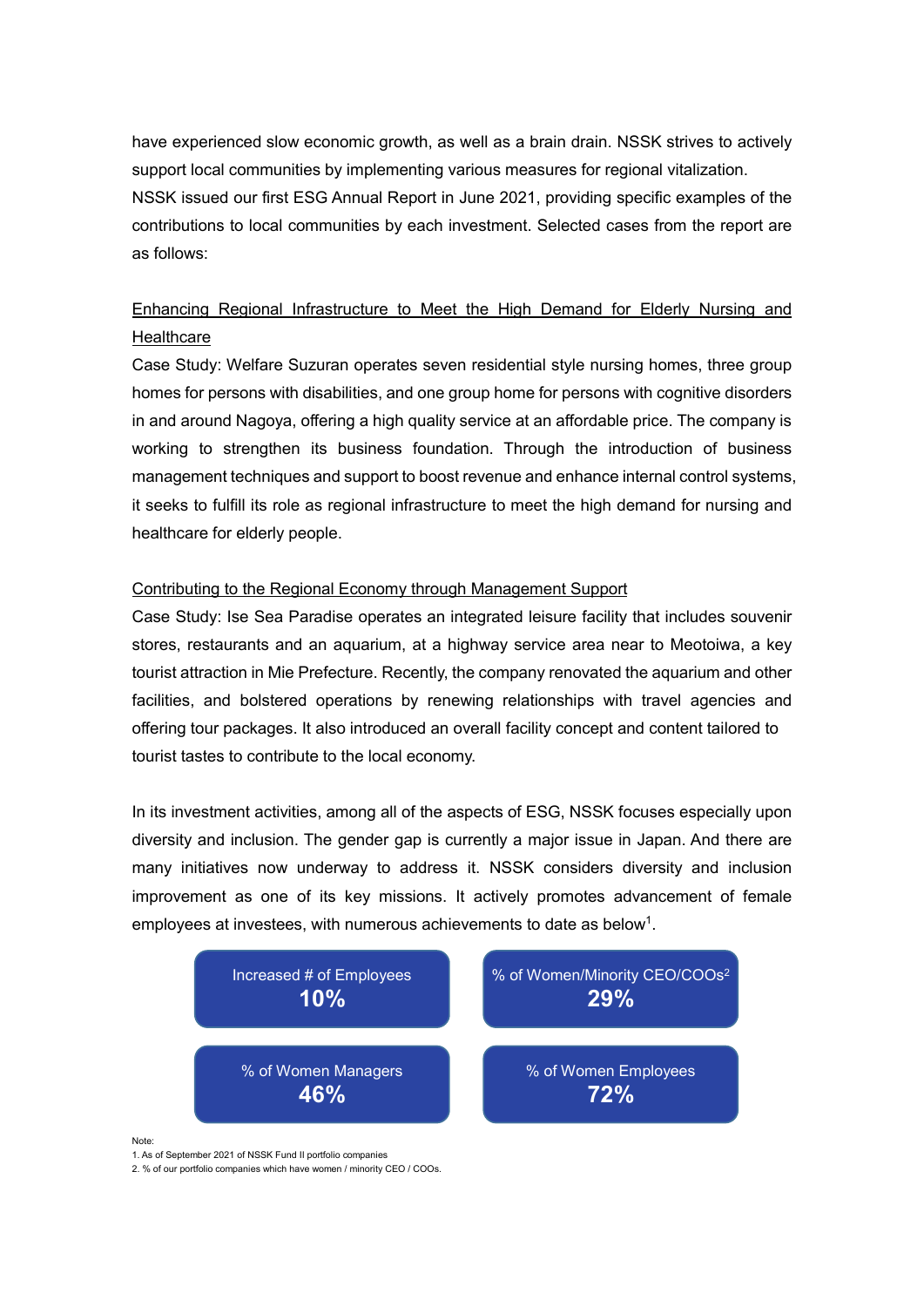## **Principle 4: Assess the expected impact of each investment, based on a systematic approach.**

For each investment the Manager shall assess, in advance and, where possible, quantify the concrete, positive impact potential deriving from the investment. The assessment should use a suitable results measurement framework that aims to answer these fundamental questions: (1) What is the intended impact? (2) Who experiences the intended impact? (3) How significant is the intended impact? The Manager shall also seek to assess the likelihood of achieving the investment's expected impact.

In assessing the likelihood, the Manager shall identify the significant risk factors that could result in the impact varying from ex-ante expectations. In assessing the impact potential, the Manager shall seek evidence to assess the relative size of the challenge addressed within the targeted geographical context. The Manager shall also consider opportunities to increase the impact of the investment. Where possible and relevant for the Manager's strategic intent, the Manager may also consider indirect and systemic impacts. Indicators shall, to the extent possible, be aligned with industry standards and follow best practice.

If an investment opportunity aligns with the objectives of our strategies, NSSK conducts ESG due diligence, working closely with external consultants to take advantage of their industry and impact expertise. The ESG due diligence starts with the development of a logic model for the investment, linking the investment to potential outputs, outcomes and, ultimately, SDG impacts. Logic models help set out how society experiences the impacts generated by the activities of a company or asset, both in positive and negative terms.

This Due Diligence is conducted in reference to a 66-item "checklist" prepared by NSSK, and interviews are conducted with management with a focus on the priority items defined by the SASB by sector. With a view to considering future measures, the ESG experts conduct a comprehensive evaluation based on the four steps of "having policies and targets," "having management and operational systems," "understanding performance and complying with laws and regulations," and "disclosing information. In addition, from the viewpoint of the potential to increase business value from the perspective of impact investment, a comparison with competitors is made; if the company is ahead of its competitors in its initiatives, it is evaluated as having the potential for positive impact. Conversely, if the target company is less competitive, it is evaluated as being at risk.

After this collaborative process with outside experts, NSSK selects several focus areas for improvement in terms of ESG based on the due diligence report. In order to assess the expected impact through the improvement, short and long term KPI targets are set in consultation with the management team of the investee together with the determination of specific initiatives.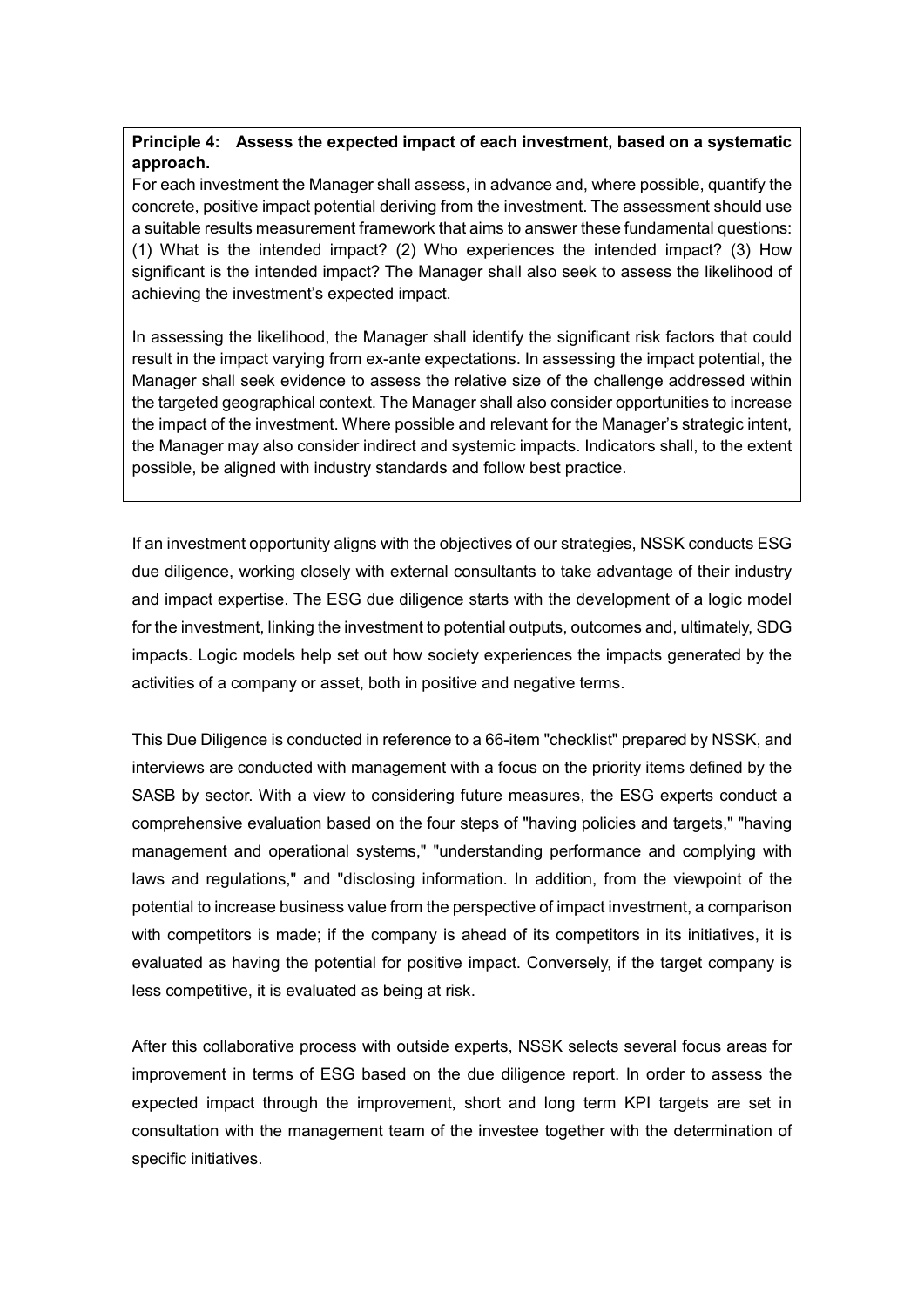#### **Principle 5: Assess, address, monitor, and manage potential negative impacts of each investment.**

For each investment the Manager shall seek, as part of a systematic and documented process, to identify and avoid, and if avoidance is not possible, mitigate and manage Environmental, Social and Governance (ESG) risks. Where appropriate, the Manager shall engage with the investee to seek its commitment to take action to address potential gaps in current investee systems, processes, and standards, using an approach aligned with good international industry practice. As part of portfolio management, the Manager shall monitor investees' ESG risk and performance, and where appropriate, engage with the investee to address gaps and unexpected events.

ESG factors are central to NSSK's investment processes in both evaluating opportunities and risks. NSSK's ESG policy provides guidelines for the investment to take ESG factors into account in decision-making. For NSSK's ESG Policy, see the link below: https://www.nsskjapan.com/en/ESG/

The impact investment strategy is built on the strength of NSSK's existing investment program. NSSK offers its unique NSSK Value-Up Program (NVP) to businesses for management support. NVP is comprised of the know-hows deployed by excellent companies worldwide, providing expertise for management improvement, human resource development, and financial optimization, organized according to the circumstances of businesses in Japan. It is implemented by NVP Support Team comprised of highly specialized personnel. ESG enhancement in portfolio companies is executed in the same way as operational enhancement is conducted through NVP. We use the systematic approach included in the NVP for setting targets, identifying step-by-step action items towards achieving goals, hiring and assigning required resources, monitoring KPIs, and incentivizing.

NSSK also has established its NSSK Philosophy Program (NPP) as an approach to support the education of employees and human resource development. One ideal of the NPP is to do what is right in life. All employees connected to NSSK are encouraged to follow this life philosophy, which we believe leads to the happiness of all employees and prosperity for the company and the community around it.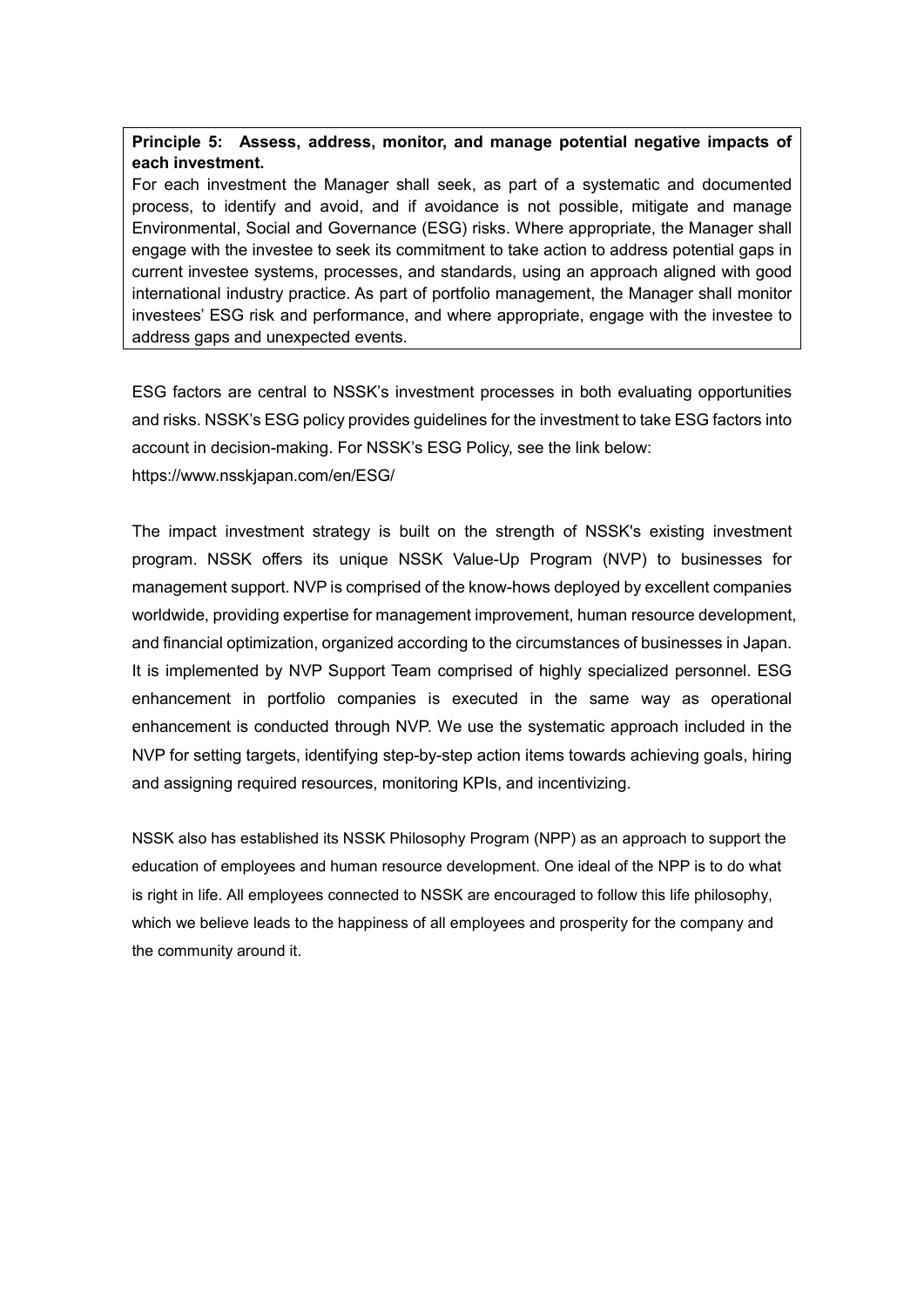## **Principle 6: Monitor the progress of each investment in achieving impact against expectations and respond appropriately.**

The Manager shall use the results framework to monitor progress toward the achievement of positive impacts in comparison to the expected impact for each investment. Progress shall be monitored using a predefined process for sharing performance data with the investee. To the best extent possible, this shall outline how often data will be collected; the method for data collection; data sources; responsibilities for data collection; and how, and to whom, data will be reported. When monitoring indicates that the investment is no longer expected to achieve its intended impacts, the Manager shall seek to pursue appropriate action. The Manager shall also seek to use the results framework to capture investment outcomes.

After the closing or in some cases, even before the closing of the investment, NSSK holds discussions with the investee's management team to establish Impact KPIs, taking into account the expected impact identified through the ESG due diligence. Impact KPIs must be measurable, achievable, and cost-effective, and NSSK collects data from portfolio companies and discusses progress and initiatives at monthly management meetings. Investment team members who are in charge of the monitoring of the investment are responsible for data collection; this data is reported to the ESG Committee for re-evaluation of impact risks and, in the case of underperformance, commentary on impact risk mitigation. The KPIs and action items are also shared with investors through quarterly reporting and the ESG Annual Report.

#### **Principle 7: Conduct exits considering the effect on sustained impact.** When conducting an exit, the Manager shall, in good faith and consistent with its fiduciary concerns, consider the effect which the timing, structure, and process of its exit will have on the sustainability of the impact.

NSSK's basic strategy prioritizes investment in companies for which impact is intrinsic to business success, helping to ensure that impact is sustained at exit.

Exit strategy for each investment is thoroughly discussed with management and other stakeholders of the portfolio companies. In addition to the financial returns to the investors expected through the exit, the Value Creation and Exit Committee also takes into account how the exit decision will affect 1) the sustainability of the business of the portfolio company, 2) continuity of the ESG initiatives that have been taken, and 3) the community where the portfolio company belongs to when designing exit strategy.